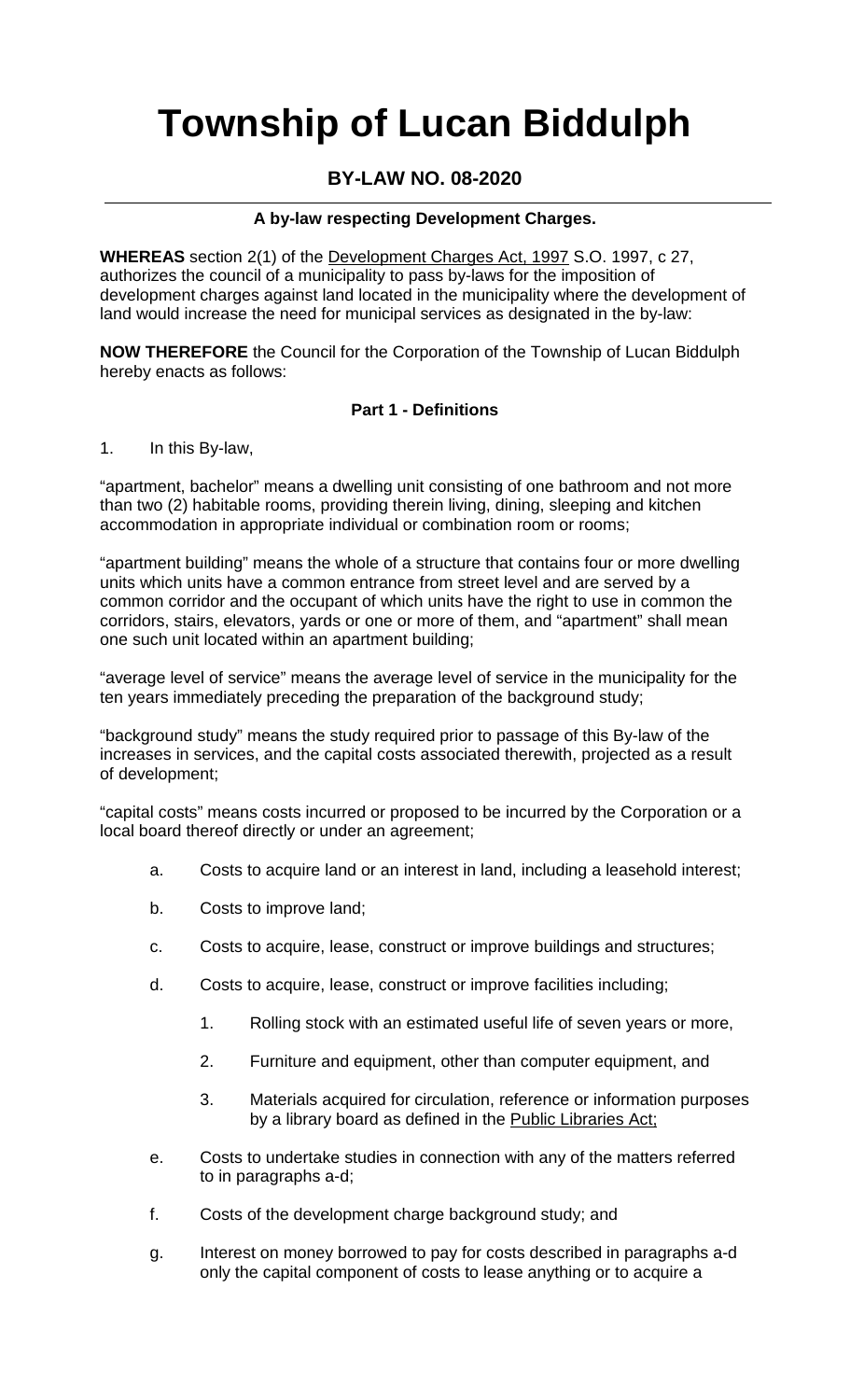leasehold interest is included as a capital cost.

"Corporation" means the Corporation of the Township of Lucan Biddulph;

"Council" means the Council of the Corporation;

"Development" which includes redevelopment, means the construction, erection or placing of one or more buildings or structures on land or the making of an addition or alteration to a building or structure including alterations to the interior of a building that has the effect of changing the size or usability thereof, and includes all enlargement of existing development which creates new dwelling units or additional commercial or institutional space; and "redevelopment" has a corresponding meaning;

"Development charge" means a charge imposed for increased capital costs required because of increased need for service arising from development of the area to which this By-law applies;

"Dwelling" means a building, occupied or designed to be occupied exclusively as a home, residence or sleeping place by one or more persons, but shall not include hotels, boarding or rooming houses, motels or institutions;

"Dwelling, multiple" means all dwellings other than a single detached dwelling, a semidetached dwelling, a bachelor apartment and an apartment;

"Dwelling, semi-detached" means a residential building divided vertically into two dwelling units each of which has a separate entrance and access to grade;

"Dwelling, single detached" means a residential building, which contains a single dwelling unit, that is not attached to other buildings;

"Dwelling, townhouse" means a building that is divided vertically into three (3) or more separate dwelling units.

"Dwelling unit" means one or more habitable rooms occupied or designed to be occupied by an individual or family as an independent and separate housekeeping establishment in which separate kitchen and sanitary facilities are provided for the use of such individual or family, with a private entrance from outside the building or from a common hallway or stairway inside the building;

"Front-end payment" means a payment made by an owner pursuant to a front-ending agreement, which may be in addition to a development charge that the owner is required to pay under this By-law, to cover the capital costs of the services designated in the agreement that are required to enable land to be developed within the Corporation;

"Gross floor area" means the total floor area, measured between the outside of exterior walls or between the outside of exterior walls and the centre line of party walls dividing the building from another building, of all floors above the average level of finished ground adjoining the building at its exterior wall;

"Hard services" means sanitary sewage service, water service, stormwater management services, fire protection, transportation services, and studies related to these services;

"LPAT" means the Local Planning Appeal Tribunal;

"Local board" means a public utility commission, transportation commission, public library board, board of park management, board of health, police service board, planning board, or any other board, commission, committee, body or local authority established or exercising any power or authority under any general or special Act with respect to any of the affairs or purposes of the Corporation or any part or parts thereof, but does not include a board defined in subsection 1(1) of the Education Act;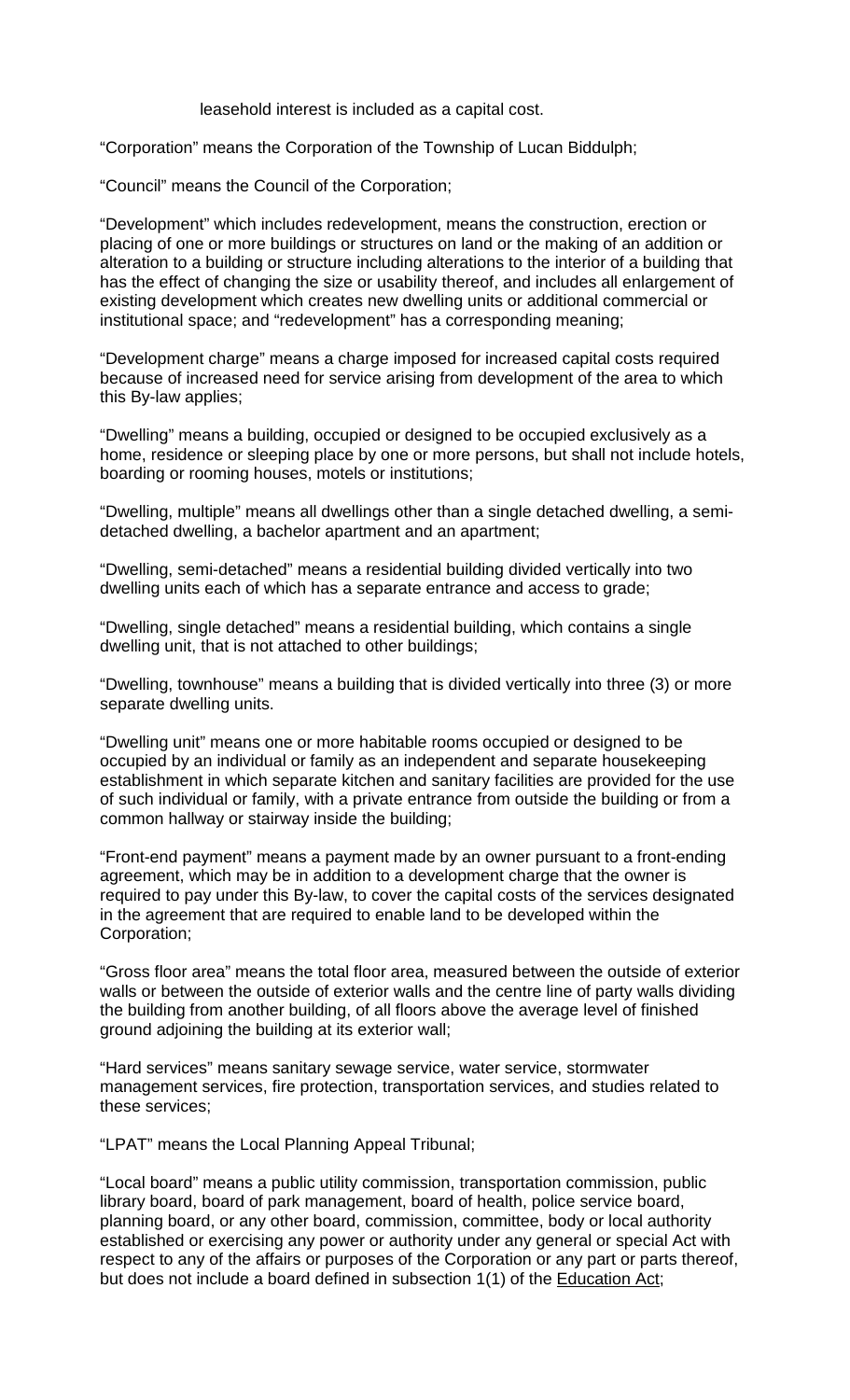"Minister" means the Minister of Municipal Affairs and Housing;

"Non-residential" means commercial, industrial or institutional development;

"Owner" means the owner of land or a person who has made application for an approval for the development of land upon which a development charge is imposed;

"Services" means those services designated in section 9 of this By-law or in an agreement made under Part V of this By-law;

"Treasurer" means the treasurer for the Corporation of the Township of Lucan Biddulph;

#### **Part II - Application**

- 2. This By-law applies to all lands in the geographic area of the Corporation. Different charges shall apply to development of land within the Lucan Urban Area, the Granton Urban Area, and the remainder of the municipality.
- 3. This By-law does not apply to land that is owned by and used for the purposes of;
	- a. A board of education;
	- b. The Corporation or any local board thereof; and
	- c. The Corporation of the County of Middlesex or any local board thereof.
- 4. No development charge under section 5 is payable where the development;
	- a. Is an enlargement of an existing dwelling unit;
	- b. Is the creation of additional dwelling units as prescribed in O. Reg 82/98, subject to the prescribed restrictions, in the prescribed classes of existing residential buildings or prescribed structures ancillary to existing residential buildings;
	- c. Is a place of worship and land used in connection therewith and every churchyard, cemetery, burying ground or burial site that is exempt from taxation under section 3 of the **Assessment Act**;
	- d. Is the enlargement of an existing industrial building if the gross floor area is enlarged by fifty percent or less;
	- e. Is non-residential in nature;
	- f. Is a bona fide non-residential farm building; and
	- g. Is a redevelopment where a residential unit or units existed on a property prior to a period of not more than five years prior to an application for a building permit(s) for new residential dwellings on the same property. The new units are not subject to a development charge up to and including the original number of units that existed on the site within five years prior to the application for building permit(s) on the property. All units in excess of the original number are subject to the current development charge.
- 5. Subject to section 6, Development Charges shall be imposed upon and shall be applied, calculated and collected in accordance with the provisions of this By-law on all land to be developed for residential uses, where
	- a. The development of the land will increase the need for services; and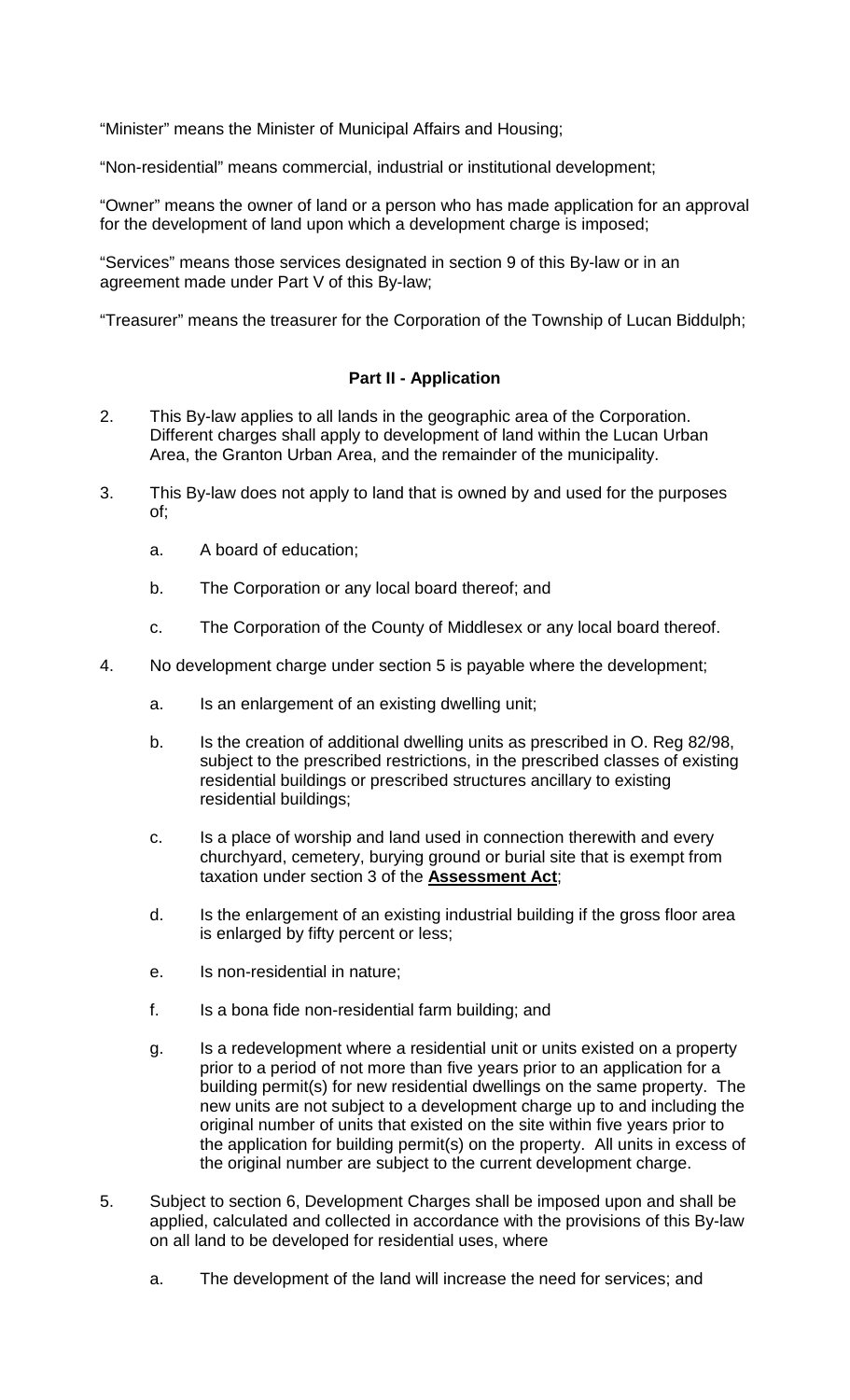- b. The development requires any one of;
	- 1. The passing of a zoning by-law or of an amendment thereto under Section 34 of the Planning Act;
	- 2. The approval of a minor variance under Section 45 of the Planning Act;
	- 3. A conveyance of land to which a by-law passed under Subsection 50(7) of the Planning Act applies;
	- 4. The approval of a plan of subdivision under Section 51 of the Planning Act;
	- 5. A consent under Section 53 of the Planning Act;
	- 6. The approval of a description under Section 50 of the Condominium Act; or
	- 7. The issuing of a permit under the **Building Code Act, 1992** in relation to a building or structure.
- 6. Section 5 shall not apply in respect of,
	- a. Those services, relating to a plan of subdivision or within the area to which the plan relates, to be installed or paid for by the owner as a condition of approval under Section 51 of the Planning Act; and
	- b. those services to be installed or paid for by the owner as a condition of approval under Section 53 of the Planning Act.
- 7. Development charges shall not be imposed to pay for increased capital costs required because of increased needs for any of the following:
	- a. the provision of cultural or entertainment facilities, including museums, theatres and art galleries but not including public libraries;
	- b. the provision of tourism facilities including convention centres;
	- c. the acquisition of land for parks;
	- d. the provision of a hospital as defined in the Public Hospitals Act;
	- e. the provision of landfill sites and services;
	- f. the provision of facilities and services for the incineration of waste; or
	- g. the provision of headquarters for the general administration of municipalities and local boards.
- 8. In no event shall a shortfall caused by the exclusion of development charges listed in Section 4 be made up for by increasing the development charge for other development.

# **PART III - RATES AND CALCULATIONS**

9. Development charges against land within the Corporation which is to be developed shall be based upon the following designated services provided by the Corporation: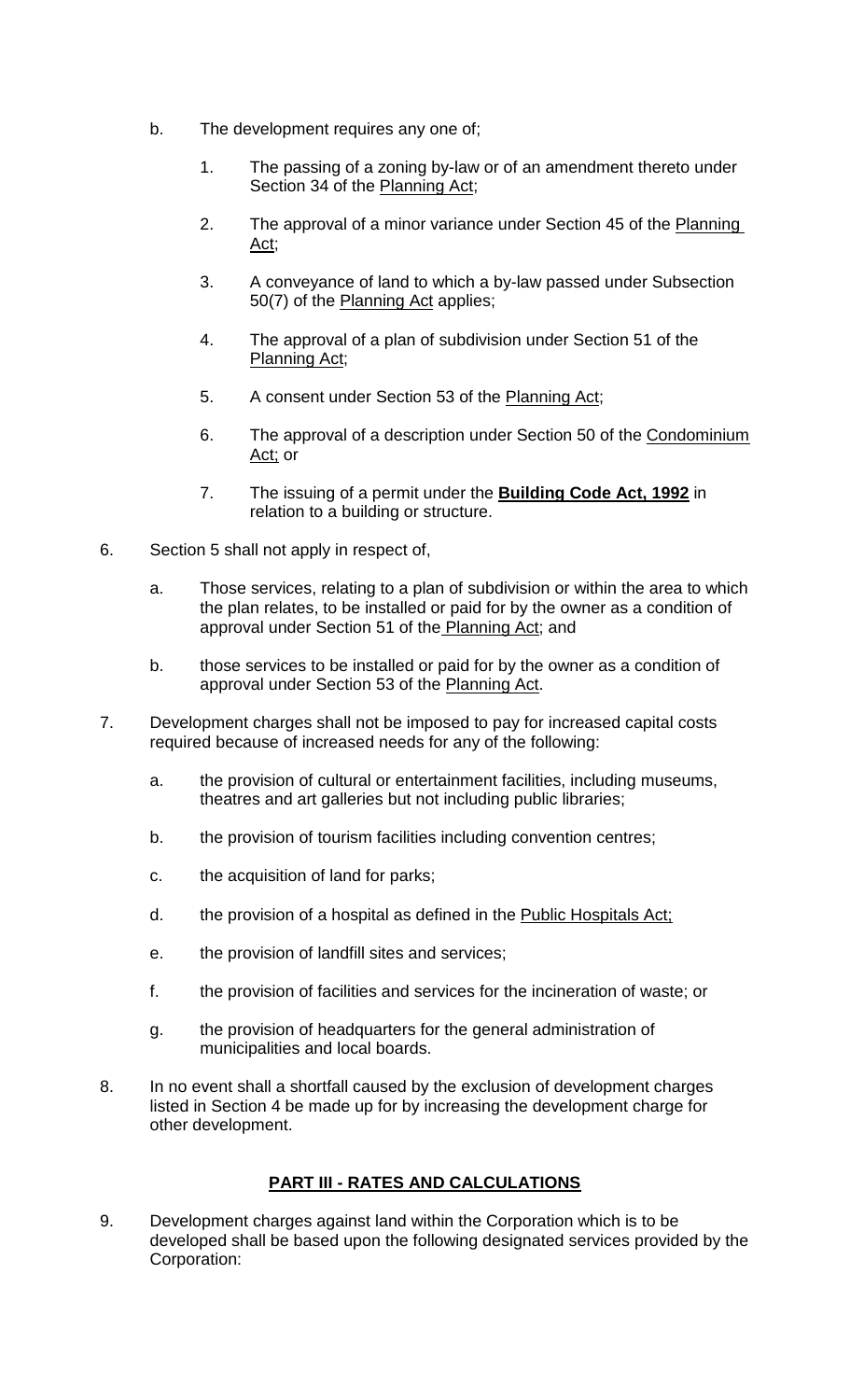- a. sanitary sewage service, including sewage treatment facilities, trunk sanitary sewers, pumping stations, and studies related to the provision of these services;
- b. water service, including water supply, watermains and studies related to the provisions of these services;
- c. stormwater management facilities;
- d. roads, sidewalks, and public works facilities;
- e. fire protection, including fire station space;
- f. parkland development;
- g. library services; and
- h. administration including the costs associated with completing a development charges study.
- 10. Subject to the provisions of this Part and this By-law, development charges imposed upon land within the Corporation which is to be developed shall be calculated and collected as set out in Schedule "A" to this By-law.
- 7. Development charges imposed pursuant to this By-law may be adjusted annually, without amendment to this By-law, commencing on January 1, 2021 in accordance with the prescribed index.

# **PART IV - COMPLAINTS**

- 12. An owner may complain in writing to the Council in respect of the development charge imposed by the Corporation that,
	- a. the amount of the development charge was incorrectly determined;
	- b. whether a credit is available to be used against the development charge, or the amount of the credit or the service with respect to which the credit was given, was incorrectly determined; and
	- c. there was an error in the application of this By-law.
- 13. A complaint may not be made under section 12 later than 90 days after the date the development charge, or any part of it, is payable.
- 14. The complaint must be in writing, must state the complainant's name, the address where notices can be given to the complainant and the reasons for the complaint.
- 15. The Council shall hold a hearing into the complaint and shall give the complainant an opportunity to make representation at the hearing.
- 16. The Clerk of the Corporation shall mail a notice of the hearing to the complainant at least fourteen (14) days before the hearing.
- 17. Council may:
	- a. dismiss the complaint; or
	- b. rectify any incorrect determination or error that was the subject of the complaint.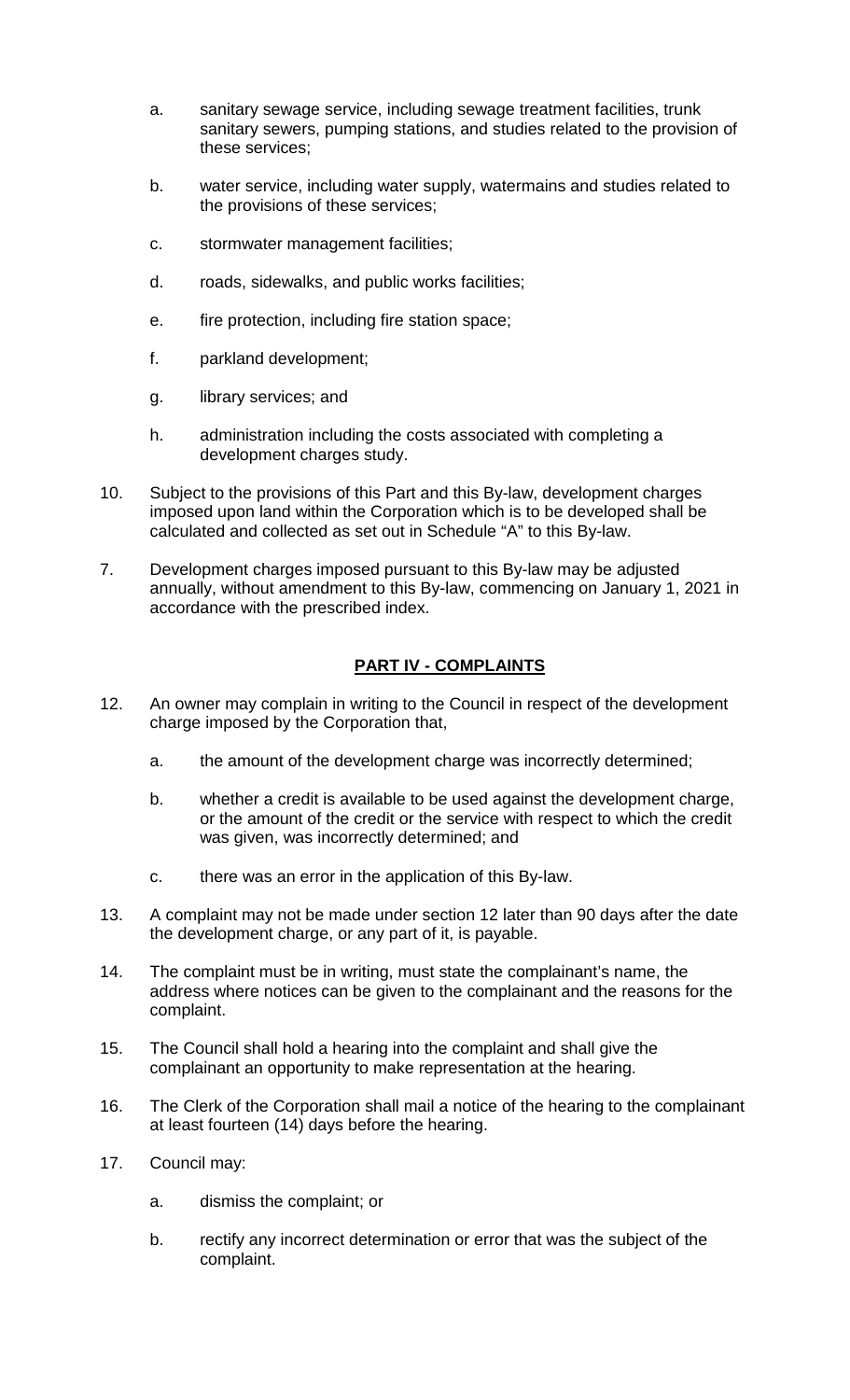17.The Clerk of the Corporation shall mail to the complainant a notice of the Council's decision and of the last day for appealing the decision, which shall be the day that is forty (40) days after the day the decision is made. The notice required under this section must be mailed not later than twenty (20) days after the day the Council's decision is made.

# **PART V - FRONT ENDING AGREEMENT**

- 19. The services which may be the subject of a front-ending agreement must be services to which the work relates and to which this By-law relates and are set out below,
	- a. sanitary sewage service, including sewage treatment facilities, trunk sanitary sewers and pumping stations;
	- b. water service, including water supply and watermains;
	- c. storm water drainage and control services; and
	- d. roads, bridges and sidewalks.
- 20. A front-ending agreement may provide for the following to be included in the cost of the work;
	- a. the reasonable costs of administering the agreement; and
	- b. the reasonable costs of consultants and studies required to prepare the agreement.
- 21. A front-ending agreement must contain the following:
	- a. a description of the work to be done, a definition of the area of the municipality that will benefit from the work and the estimated cost of the work;
	- b. the proportion of the cost of the work that will be borne by each party to the agreement;
	- c. the method for determining the part of the costs of the work that will be reimbursed by the persons who, in the future, develop land within the area defined in the agreement;
	- d. the amount, or a method for determining the amount, of the nonreimburseable share of the costs of the work for the parties and for persons who reimburse parts of the costs of the work; and
	- e. a description of the way in which amounts collected from persons to reimburse the costs of the work will be allocated.
- 22. A front-ending agreement may contain other provisions in addition to those required under section 21.
- 23. A front-ending agreement may provide for a person who is not a party to the agreement to pay an amount only if the person develops land and a development charge could be imposed for the development under Section 5.
- 24. Sections 9 (e-h) and 11 apply with modifications to amounts a person who is not a party to a front-ending agreement must pay under the agreement.
- 25. A front-ending agreement may provide for persons who reimburse part of the costs of the work borne by the parties to be themselves reimbursed by persons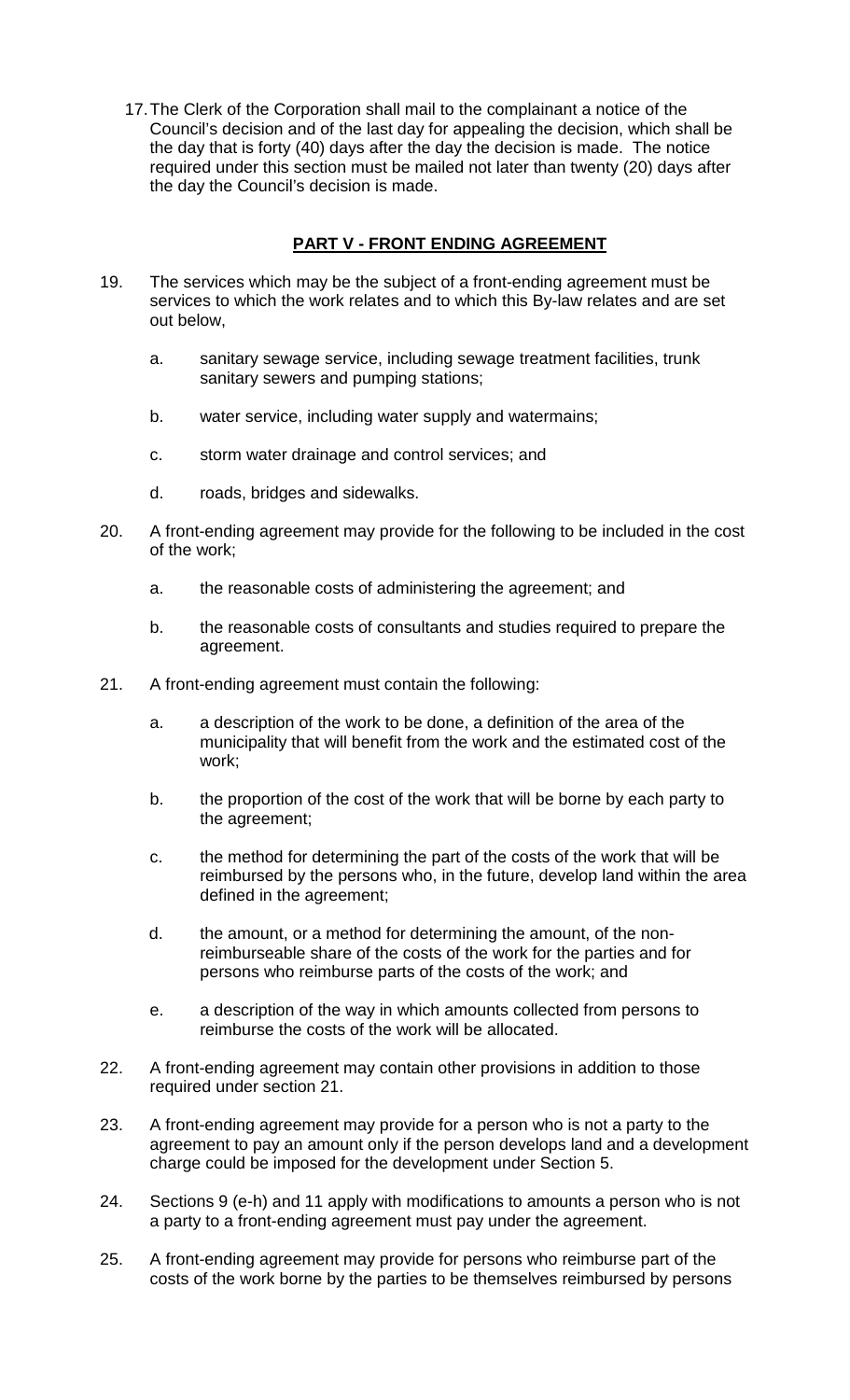who later develop land within the area defined in the agreement.

- 26. A front-ending agreement must not provide for a person to be reimbursed for any part of their non-reimbursable share of the costs of the work as determined under the agreement.
- 27. A front-ending agreement comes into force on the day the agreement is made.
- 28. A front-ending agreement that is terminated by the LPAT shall be deemed to have never come into force.
- 29. A person who develops land within the area defined in a front-ending agreement shall pay any amount to the Corporation that the agreement provides upon a building permit being issued for the development unless the front-ending agreement provides for the amount to be payable on a later day or on an earlier day.
- 30. A front-ending agreement may provide that an amount payable for development that requires approval of a plan of subdivision under section 51 of the Planning Act or a consent under Section 53 of the Planning Act and for which a subdivision agreement or consent agreement is entered into, be payable immediately upon the parties entering into the subdivision or consent agreement.
- 31. The Corporation shall place money received under a front-ending agreement into a special account, which shall be used, in accordance with the agreement, only to pay for work provided for under the agreement and to reimburse those who, under the agreement, have a right to be reimbursed.
- 32. Notwithstanding Section 31, if the Corporation receives money from parties to the agreement to pay for work provided under the agreement, the Corporation shall, if the agreement so provides return to the parties any amounts that are not needed to pay for the work.
- 33. If an objection to a front-ending agreement is made, the Corporation shall retain any money received from persons who are not parties to the agreement until all the objections to the agreement are disposed of by the LPAT. If the LPAT makes an order that the agreement be terminated unless amended in accordance with the LPAT's order the Corporation shall retain the money until the agreement is either terminated or amended.
- 34. A person is entitled to be given a credit towards a development charge for the amount of their non-reimbursable share of costs of work under a front-ending agreement.
- 35. If the work would result in a level of service that exceeds the average level of the service in the ten (10) year period immediately preceding the preparation of the background study for this by-law, the amount of the credit must be reduced in the same proportion that the costs of the work that relate to a level of service that exceeds that average level of service bear to the costs of the work.
- 36. Credits under Section 34 shall be treated as though they were credits under Section 42.
- 37. A party to a front-ending agreement may register the agreement or a certified copy of it against the land to which it applies.

#### **PART VI - RESERVE FUNDS**

38. The Corporation shall establish a separate reserve fund for each category of service to which the development charge relates.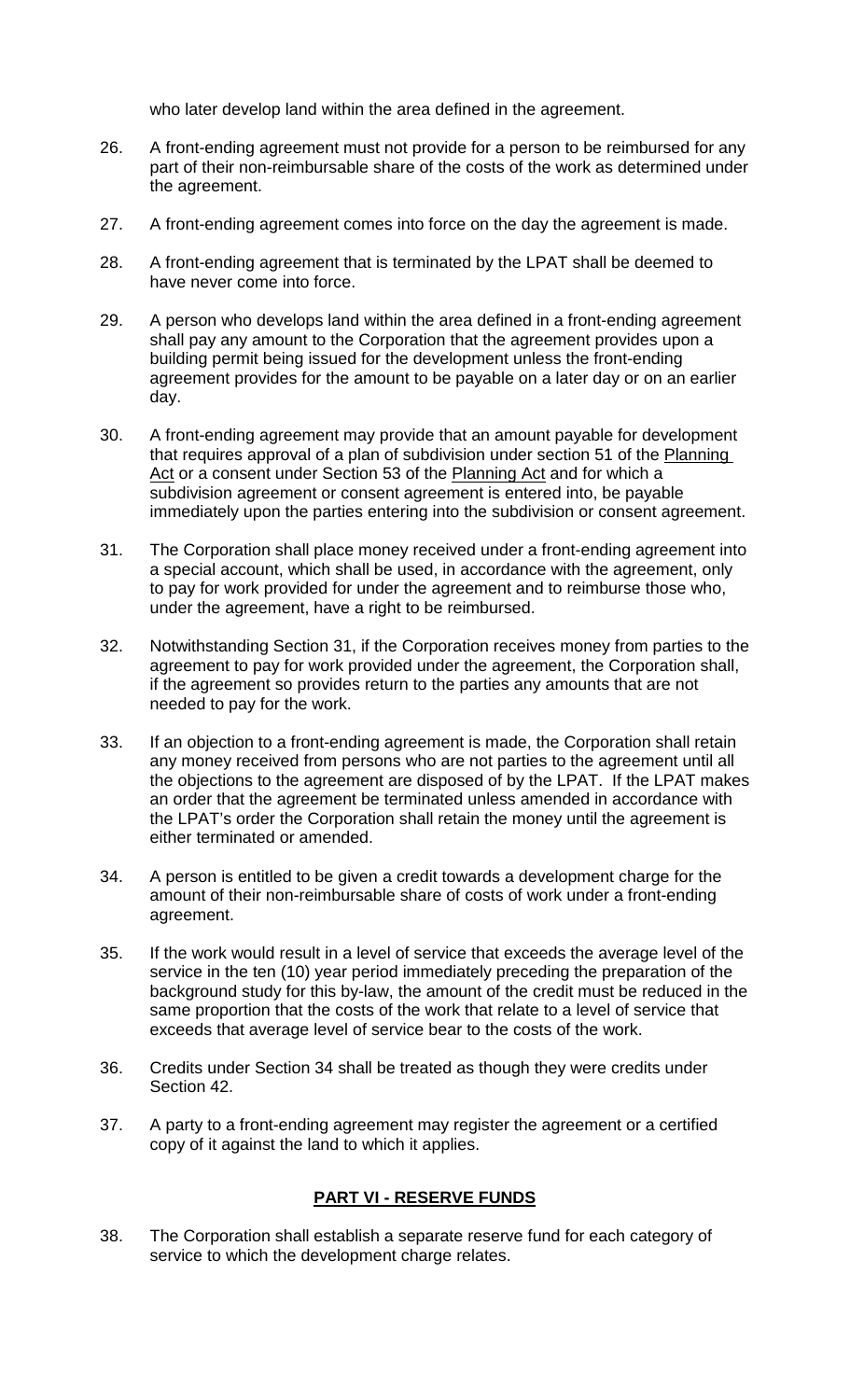- 39. Payments received by the Corporation under Part III of this By-law shall be paid into the reserve fund or funds to which the charge relates and shall be used only for capital costs.
- 40. Notwithstanding Section 39, the Corporation may borrow money from a reserve fund but if it does so the Corporation shall repay the amount used plus interest at a rate not less than the Bank of Canada rate on the day this By-law comes into force.
- 41. The Treasurer shall each year on or before such date as the Council may direct, give the Council a financial statement relating to this By-law and reserve funds established under Section 38.

# **PART VII - CREDITS**

- 42. The Corporation shall give a person a credit towards the development charge in accordance with the agreement if the person performs work that relates to a service to which a development charge by-law relates.
- 43. The amount of the credit is the reasonable cost of doing the work as agreed by the Corporation and the person who is to be given the credit.
- 44. No credit may be given for any part of the cost of work that relates to an increase in the level of service that exceeds the average level of service.
- 45. A credit, or any part of it, may be given before the work for which the credit is given is completed.
- 46. A credit given in exchange for work done is a credit only in relation to the service to which the work relates.
- 47. If the work relates to more than one service, the credit for the work must be allocated in the manner agreed by the Corporation among the services to which the work relates.
- 48. The Corporation may agree that a credit given be in relation to another service to which this By-law applies.
- 49. The Corporation may agree to change a credit so that it relates to another service to which this By-law relates.
- 50. A credit may not be transferred unless the holder and person to whom the credit is to be transferred have agreed in writing to the transfer, and the Corporation has agreed to the transfer, either in the agreement under which the holder was given the credit or subsequently.
- 51. The transfer of a credit is not effective until the Corporation transfers it.
- 52. The Corporation shall transfer a credit upon being requested to do so by the holder, the person to whom the credit is to be transferred or the agent of either of them and being given proof that the conditions in Section 50 are satisfied.
- 53. A credit that relates to a service may be used only with respect to that part of a development charge that relates to the service.
- 54. A credit may only be used by the holder, his agent or the transferee in the event that the credit has been transferred by the holder with the approval of the Corporation.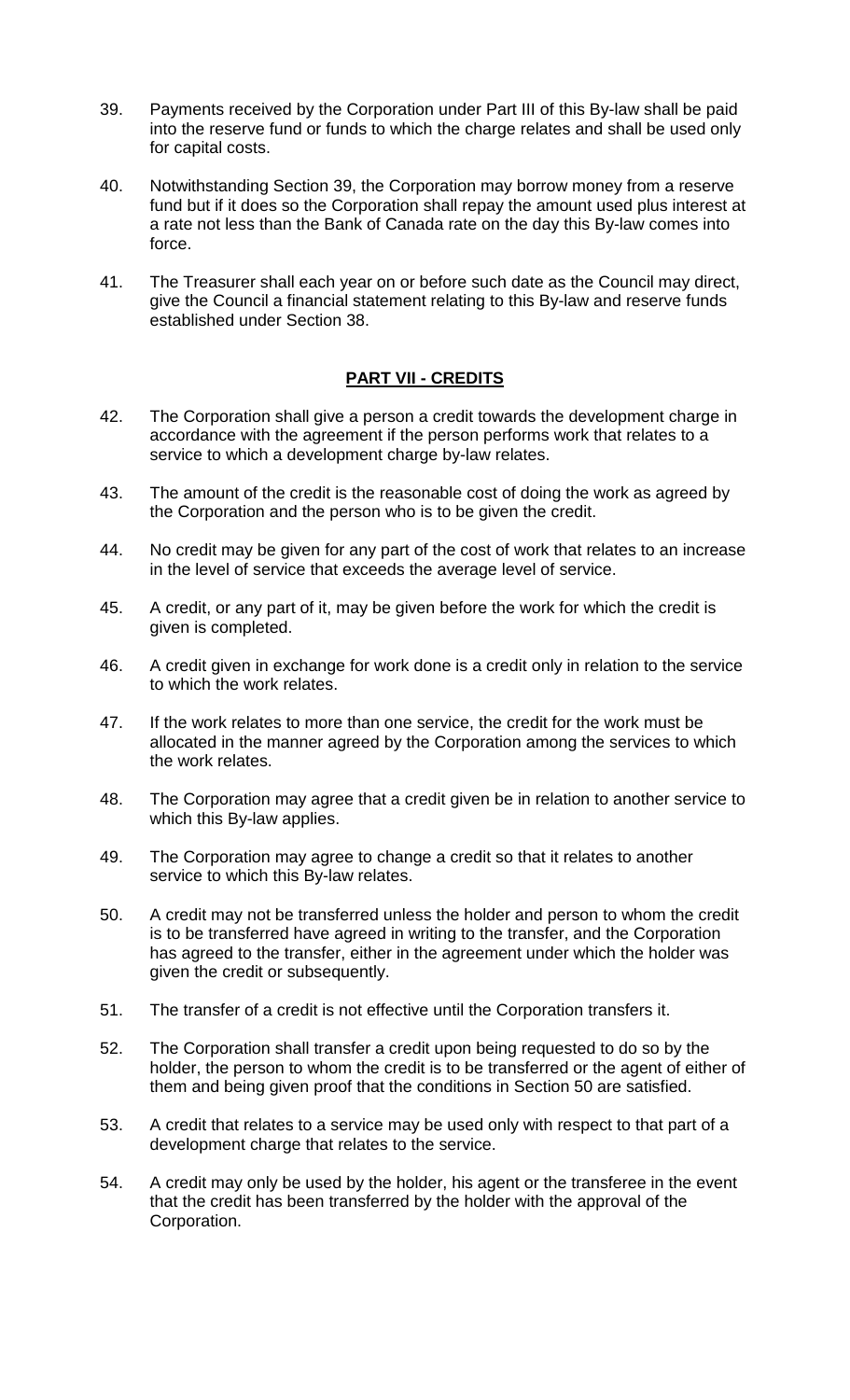#### **PART VIII - ADMINISTRATION**

- 55. A Development Charge is payable for a development prior to the issuance of a Building Permit.
- 56. If any amount is payable under a front-ending agreement by a person who develops land, the Corporation shall not issue a building permit for the development until the amount is paid.
- 57. Despite Sections 55 and 56, the Corporation may enter into an agreement with a person who is required to pay a development charge providing for all or any part of a development charge to be paid before or after it would otherwise by payable.
- 58. The total amount of a development charge payable under an agreement under Section 57 is the amount of the development charge that would be determined under this By-law on the day specified in the agreement or, if no such day is specified, at the earlier of,
	- a. the time the development charge or any part of it is payable under the agreement; and
	- b. the time the development charge would have been payable in the absence of the agreement.
- 59. Despite section 55, a development charge in respect of any part of a development that consists of a rental housing development, that is not a nonprofit housing development, or a non-profit housing development, is payable in accordance with this section:
	- a) a development charge shall be paid in equal annual instalments beginning on the earlier of the date of the issuance of a permit under the Building Code Act, 1992, authorizing occupation of the building and the date the building is first occupied, and continuing on:
		- 1. the following five anniversaries of that date for rental housing development; or
		- 2. the following 20 anniversaries of that date, in the case of a development charge for a non-profit housing development.
	- b) The amount of a development charge referred to in subsection (a) is the amount of the development charge determined in accordance with Section 60.
	- c) A person required to pay a development charge referred to in Section 59 shall, unless the occupation of the building in respect of which a development charge is required is authorized by a permit under the Building Code Act, 1992, notify the Township within five business days of the building first being occupied.
	- d) If a person described in subsection (c) fails to comply with that subsection, the development charge, including any interest payable in accordance with subsection (e) is payable immediately.
	- e) The Township may charge interest on the instalments required by subsection (a) from the date the development charge would have been payable in accordance with Section 60 to the date the instalment is paid, at a rate not exceeding the prescribed maximum interest rate.
	- f) Unpaid instalments under subsection (a) and interest charged in accordance with subsection (e) may be added to the tax roll and collected in the same manner as taxes.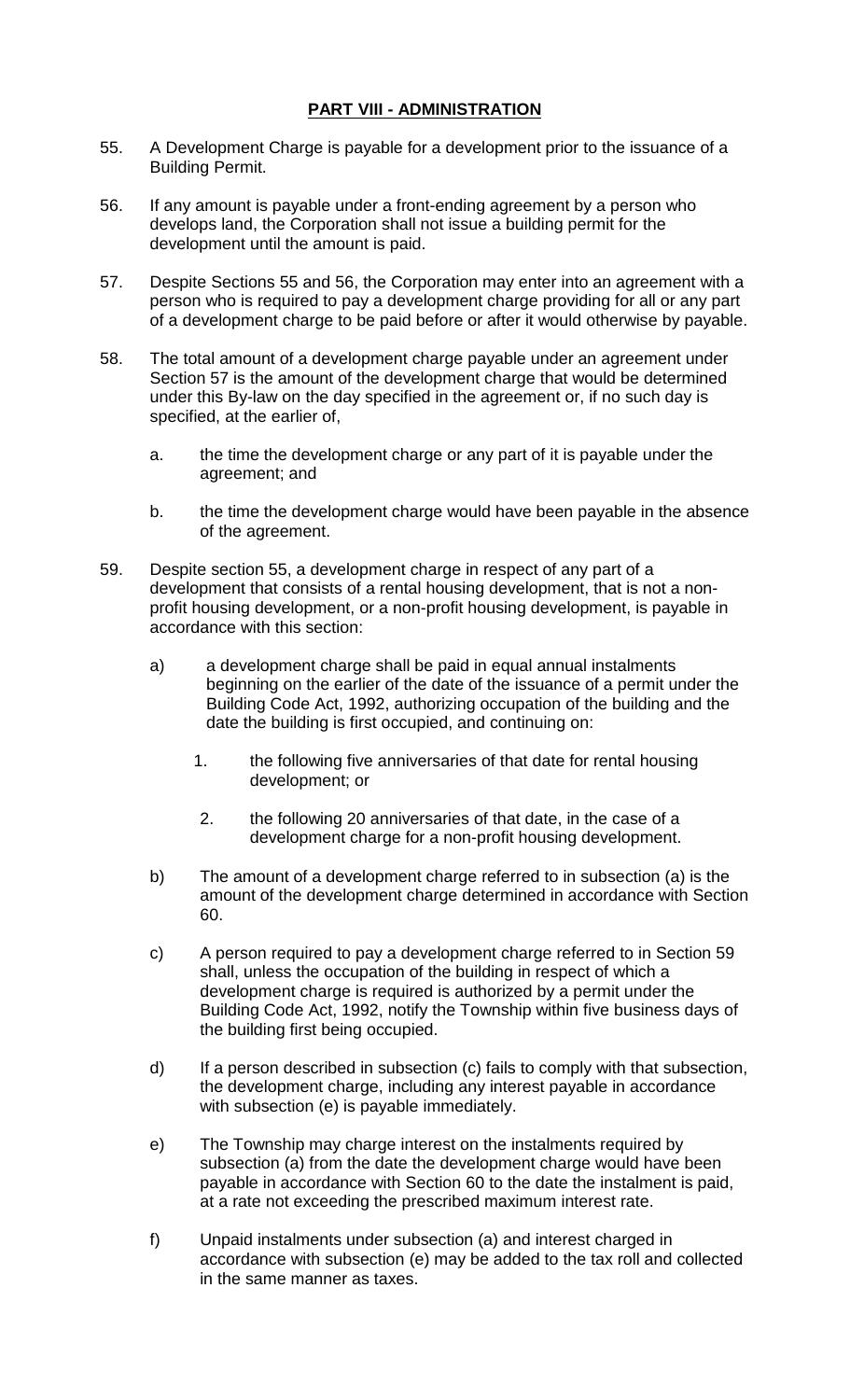- g) If any part of a development to which this section applies is changed so that it no longer consists of a type of development set out in subsection (a), the development charges, including any interest payable, but excluding any instalments already paid in accordance with subsection (a), is payable immediately.
- h) This section does not apply in cases where there is an agreement under section 58
- 60. The total amount of a development charge, for rental housing or non-profit rental housing is the amount of the development charge that would be determined under the by-law on:
	- a) the day an application for an approval of development in a site plan control area under subsection 41(1) of the Planning Act was made in respect of the development that is the subject of the development charge
	- b) if clause (a) does not apply, the day an application for an amendment to a by-law passed under section 34 of the Planning Act was made in respect of the development that is subject of the development charge; or
	- c) if neither clause (a) or (b) applies,
		- 1. In the case of a development charge in respect of development to which section 59 applies, the day the development charge would be payable in accordance with section 55 if section 58 did not apply; or
		- 2. In the case of a development charge in respect of a development to which section 59 does not apply, the day the development charge is payable in accordance with section 55.
	- d) Where clause (a) or (b) applies, the Township may charge interest on the development charge, at a rate not exceeding the prescribed maximum interest rate, from the date of the application referred to in the applicable clause to the date the development charge is payable
	- e) If a development was the subject of more than one application referred to clause (a) or (b), the later one is deemed to the applicable application for the purposes of this section.
	- f) Clauses (a) and (b) do not apply in respect of:
		- 1. any part of a development to which section 60 applies if, on the date the first building permit is issued for the development, more than the prescribed amount of time has elapsed since the application referred to in clause (a) or (b) was approved;
		- 2. any part of a development to which section 60 does not apply if, on the date the development charge is payable, more than the prescribed amount of time has elapsed since the application referred to in clause (a) or (b) was approved.
- 61. An agreement under Section 58 may allow the Corporation to charge interest, at a rate stipulated in the agreement, on that part of the development charge paid after it would otherwise be payable.
- 62. Nothing in this by-law prevents the Council from passing subsequent development charges by-laws applying to the area covered under this by-law.
- 63. A certified copy of this by-law may be registered against the land to which it applies.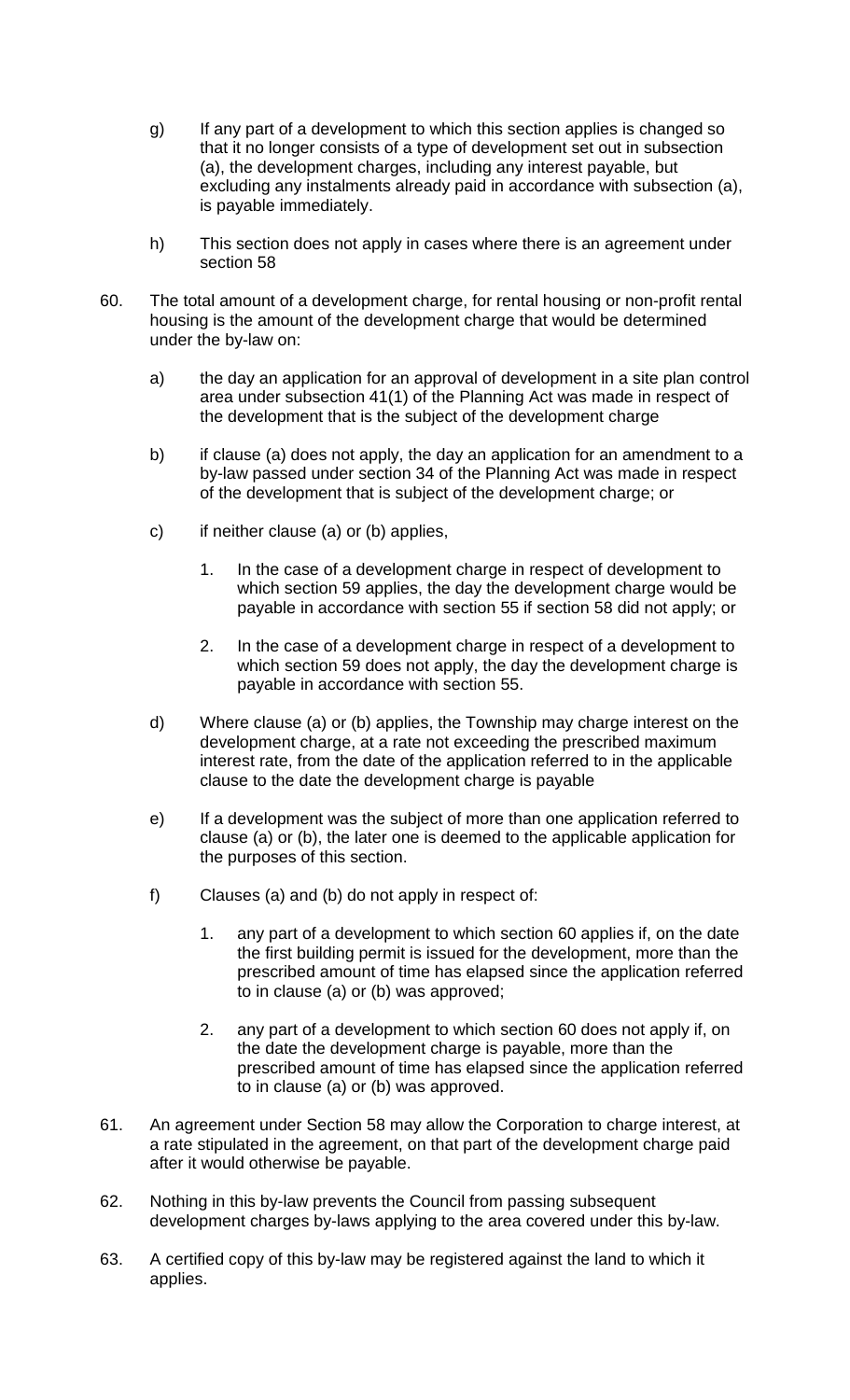- 64. Where a development charge or any part of it remains unpaid after it is payable, the amount unpaid shall be added to the tax roll and shall be collected in the same manner as taxes.
- 65. This By-law shall be administered by the Chief Building Official.
- 66. This By-law shall come into force and effect on the March 17, 2020.
- 67. This By-law shall continue in force and effect for a period not to exceed five (5) years from the date of passage, unless it is repealed at an earlier date by a subsequent bylaw.
- 68. This By-law may be cited as the Development Charges By-law.

**Read a FIRST, SECOND and THIRD time and FINALLY PASSED this 17th day of March, 2020.**

*Cathy Burghardt-Jesson Ron Reymer*

MAYOR **CLERK** 

 $\overline{a}$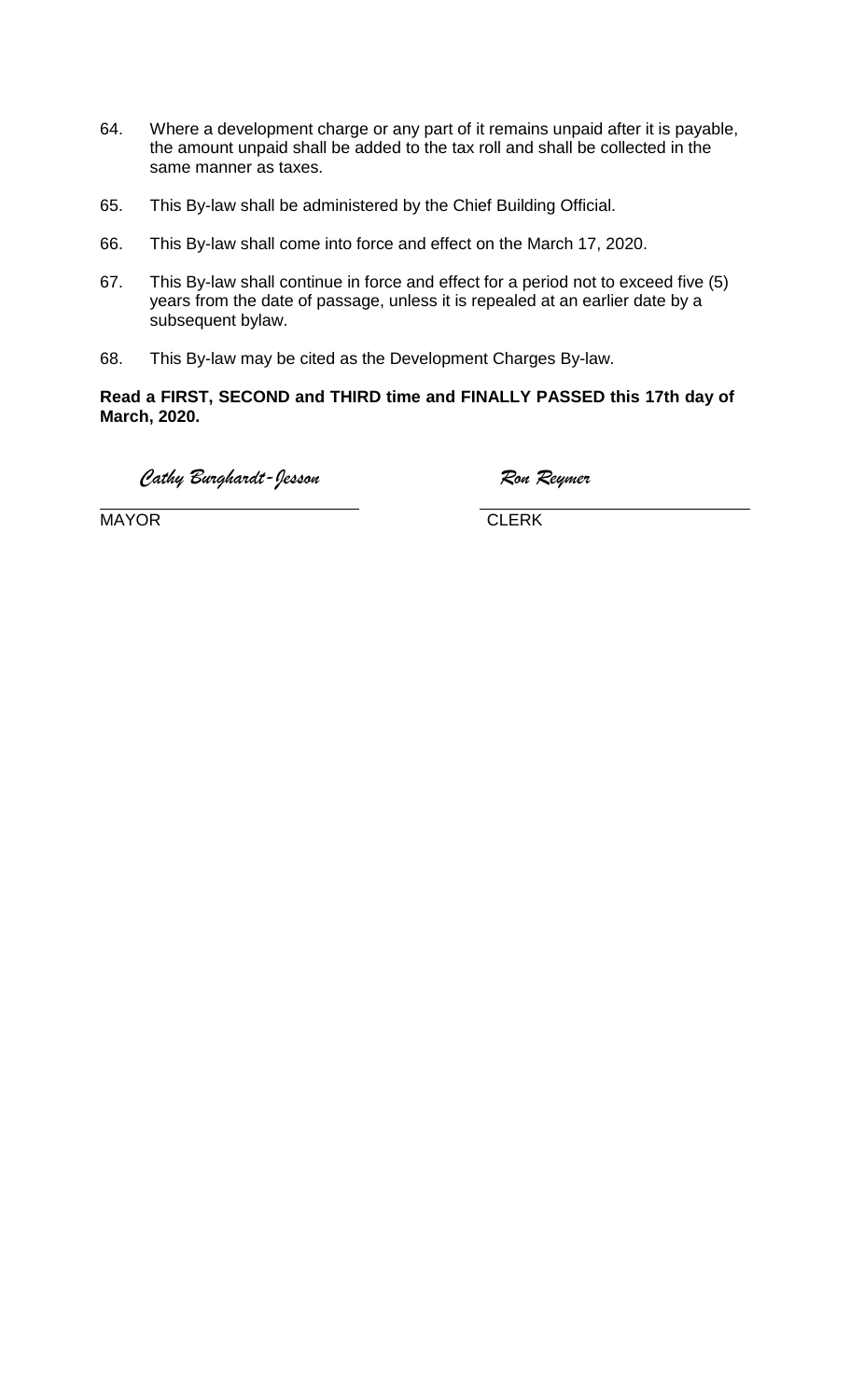# **Appendix 'A' Township of Lucan Biddulph - Development Charge Amounts**

| Lucan Urban Area        |                      |                          |                             |                       |  |  |  |
|-------------------------|----------------------|--------------------------|-----------------------------|-----------------------|--|--|--|
| <b>Service Category</b> | Single & Semi        | <b>Multi-Units &amp;</b> | <b>Apartment (2 or more</b> | Apartment (1 bedroom, |  |  |  |
|                         | <b>Detached Unit</b> | <b>Townhouses</b>        | bedrooms)                   | bachelor)             |  |  |  |
| Sewage                  | \$2,961.00           | \$2,429.00               | \$2,082.00                  | \$1,272.00            |  |  |  |
| Water                   | \$285.00             | \$234.00                 | \$200.00                    | \$122.00              |  |  |  |
| Transportation          | \$2,182.00           | \$1,790.00               | \$1,534.00                  | \$938.00              |  |  |  |
| Stormwater              | \$266.00             | \$218.00                 | \$187.00                    | \$114.00              |  |  |  |
| Administration          | \$74.00              | \$61.00                  | \$52.00                     | \$32.00               |  |  |  |
| Fire                    | \$270.00             | \$222.00                 | \$190.00                    | \$116.00              |  |  |  |
| Library                 | \$373.00             | \$306.00                 | \$263.00                    | \$160.00              |  |  |  |
| Parks and               | \$576.00             | \$473.00                 | \$405.00                    | \$248.00              |  |  |  |
| Recreation              |                      |                          |                             |                       |  |  |  |
| Total (per unit)        | \$6,987.00           | \$5,733.00               | \$4,913.00                  | \$3,002.00            |  |  |  |

#### **Granton Urban Area**

| <b>Service Category</b> | Single & Semi        | <b>Multi-Units &amp;</b> | <b>Apartment (2 or more</b> | Apartment (1 bedroom, |
|-------------------------|----------------------|--------------------------|-----------------------------|-----------------------|
|                         | <b>Detached Unit</b> | <b>Townhouses</b>        | bedrooms)                   | bachelor)             |
| Sewage                  | \$2,217.00           | \$1,818.00               | \$1,559.00                  | \$953.00              |
| Water                   | \$1,185.00           | \$972.00                 | \$833.00                    | \$509.00              |
| Transportation          | \$755.00             | \$619.00                 | \$531.00                    | \$324.00              |
| Stormwater              |                      |                          |                             |                       |
| Administration          | \$74.00              | \$61.00                  | \$52.00                     | \$32.00               |
| Fire                    | \$270.00             | \$222.00                 | \$190.00                    | \$116.00              |
| Library                 | \$373.00             | \$306.00                 | \$263.00                    | \$160.00              |
| Parks and               | \$576.00             | \$473.00                 | \$405.00                    | \$248.00              |
| Recreation              |                      |                          |                             |                       |
| Total (per unit)        | \$5,450.00           | \$4,471.00               | \$3,833.00                  | \$2,342.00            |